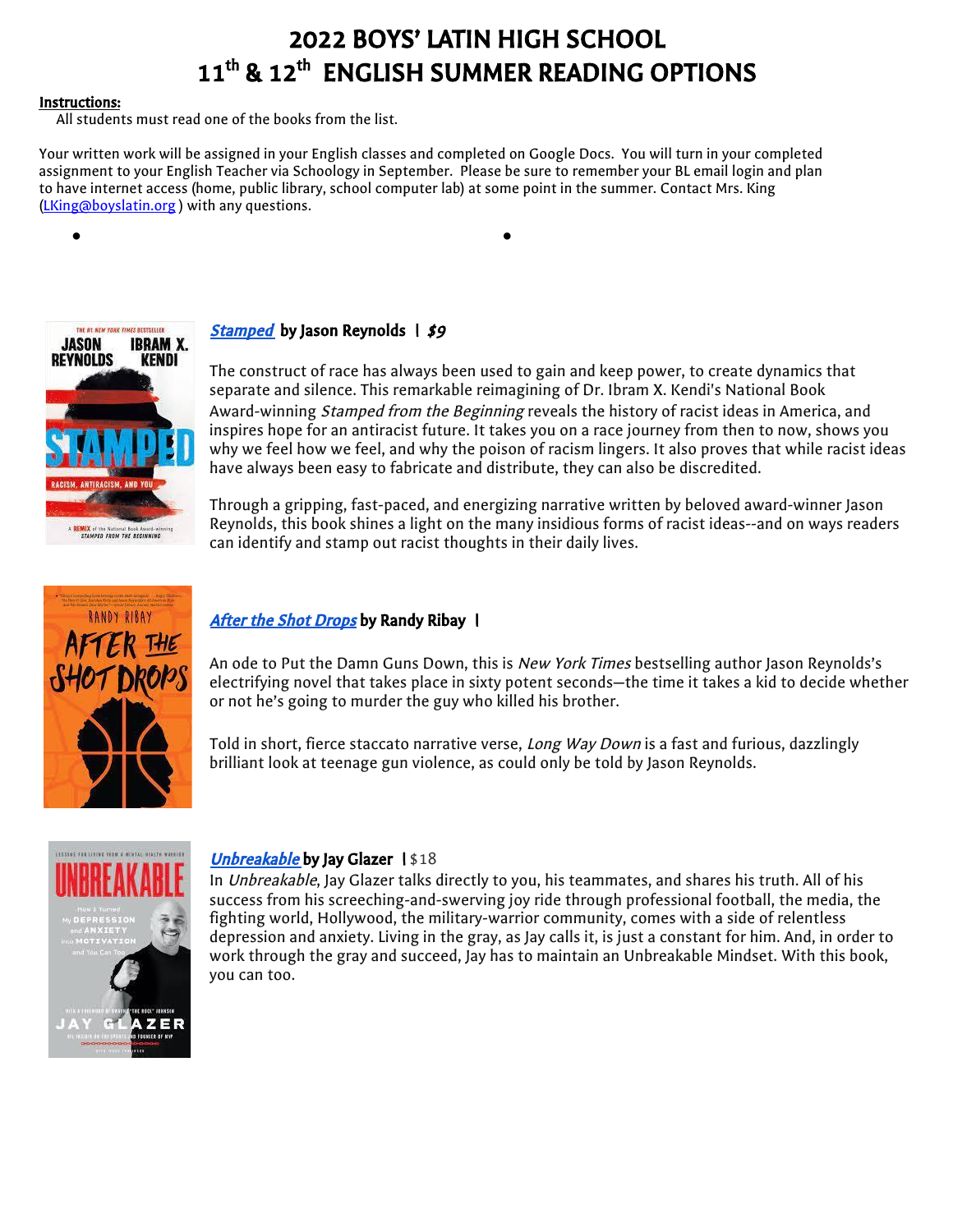# Choose a book from the list above for your assignment. Complete BOTH writing assignments once you completed the reading. Assignment #1: 3 Journal Entries

# Title the document IR JOURNAL 22

Choose moments from the book that you resonate with in each way. Use a quote from the reading to support your response in the entry. Entries must be a minimum of 70-80pgs apart:

- 1) Text to Text: Make a connection between your book and another book you've read.
- 2) Text to Self: Make a connection between the text and your life.

3) Text to World: Make a connection between the text and something happening in your world today.

Record the page number with each quote.

Record the page number with each quote. See example below.

# Example: Chinua Achebe wrote, "All their customs are upside down" (72).

# Bonus Points - Only given with on-time and completed assignments

10pts - Identify 10 quotes throughout the book that you like. No reason for it - 4 can be from the journal entries. Write the quotes in the same style on your google doc as it is in the book and include the page number.

10pts - Create a visual representation that incorporates all 10 quotes on one page (minimum of 8x10 paper).

# **Journal Entry Rubric**

| 50 points<br>-All 3 journal entries are completed.<br>- Journals are focused, detailed, and<br>insightful. It demonstrates that the<br>student is reading carefully and thinking<br>deeply about the book.<br>-There are very few errors in sentences,<br>grammar, and mechanics. | 40 points<br>-Journals are complete, but ideas may<br>be superficial, unfocused, or repetitive.<br>-There are patterns of errors in<br>sentences, grammar, and/or mechanics<br>that may distract from the ideas of the<br>writing. | 30 points<br>- At least 2 entries were attempted.<br>- The learner merely summarized the<br>book.<br>-There are so many errors in sentences,<br>grammar, and/or mechanics that it<br>makes the writing difficult to understand. | 0 points<br>-Journals are missing, minimal, mostly<br>incomplete, or incoherent |
|-----------------------------------------------------------------------------------------------------------------------------------------------------------------------------------------------------------------------------------------------------------------------------------|------------------------------------------------------------------------------------------------------------------------------------------------------------------------------------------------------------------------------------|---------------------------------------------------------------------------------------------------------------------------------------------------------------------------------------------------------------------------------|---------------------------------------------------------------------------------|
|                                                                                                                                                                                                                                                                                   |                                                                                                                                                                                                                                    |                                                                                                                                                                                                                                 |                                                                                 |

# Assignment #2: Letter to the Author

# Title the document AUTHOR LETTER 22

Write a letter to the author of your book: Jason Reynolds, Randy Ribay, or Jay Glazer.

Using a standard letter format, write 3 paragraphs on the following topics: 2 elements of the story you enjoyed the most and ask 1 question you have about the novel.

See the next page for <sup>a</sup> sample of how to format and write the letter.

# Letter to the Author Rubric

| 50 points<br>40 points<br>-All components of the letter are<br>Letter is complete, but ideas may be<br>superficial, unfocused, or repetitive.<br>completed.<br>- Letter is focused, detailed, and<br>-There are patterns of errors in<br>insightful. It demonstrates that the<br>sentences, grammar, and/or mechanics<br>student read the book and is thinking<br>that may distract from the ideas of the<br>deeply about the book.<br>writing.<br>-There are very few errors in sentences,<br>grammar, and mechanics. | 30 points<br>-Instead of responding to the story<br>elements in the letter, the learner merely<br>summarized the book.<br>-There are so many errors in sentences,<br>grammar, and/or mechanics that it<br>makes the writing difficult to understand. | 0 points<br>- Letter is missing, minimal, mostly<br>incomplete, or incoherent |
|------------------------------------------------------------------------------------------------------------------------------------------------------------------------------------------------------------------------------------------------------------------------------------------------------------------------------------------------------------------------------------------------------------------------------------------------------------------------------------------------------------------------|------------------------------------------------------------------------------------------------------------------------------------------------------------------------------------------------------------------------------------------------------|-------------------------------------------------------------------------------|
|------------------------------------------------------------------------------------------------------------------------------------------------------------------------------------------------------------------------------------------------------------------------------------------------------------------------------------------------------------------------------------------------------------------------------------------------------------------------------------------------------------------------|------------------------------------------------------------------------------------------------------------------------------------------------------------------------------------------------------------------------------------------------------|-------------------------------------------------------------------------------|